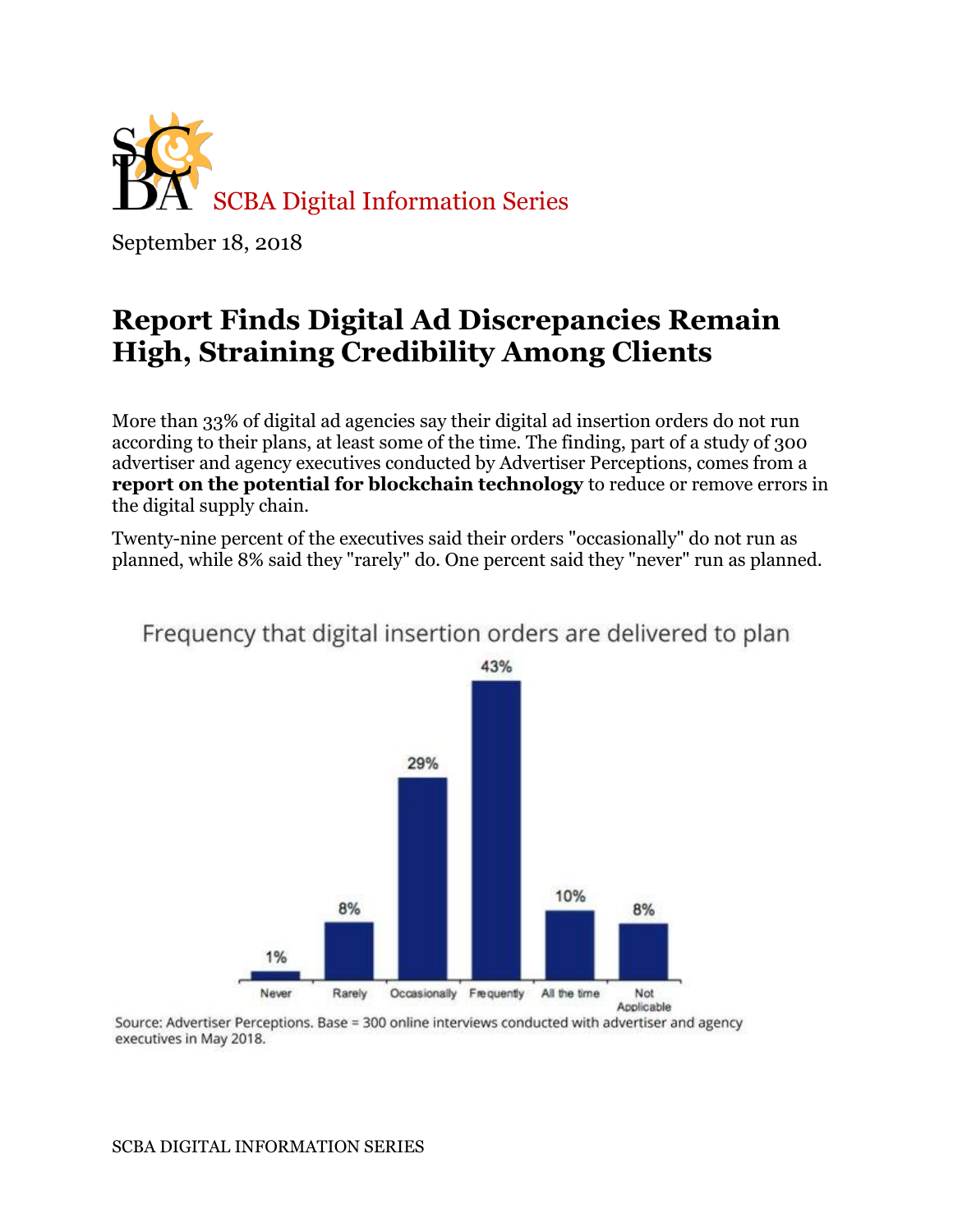As troubling as that finding might seem, it's not entirely new for digital media-buying overall, as many factors contribute to errors, especially manual processes. But the study also suggests that the problem isn't getting better and the digital industry is facing credibility and ethics issues.

**Equally troubling is another finding** that the vast majority of respondents said they experience discrepancies between what their ad servers report and what the publishers they do business with provide in their delivery reports.

Forty-three percent of the execs said that occurs "occasionally," while 24% said it happens "frequently," and 15% said it happens "all the time."

## Discrepancies between ad server & publisher delivery reports



Source: Advertiser Perceptions. Base = 300 online interviews conducted with advertiser and agency executives in May 2018.

## **So… what does this mean for Radio?**

Radio provides clients with verified affidavits of performance which solidifies our credibility and the professional performance results we deliver to our clients. We urge all clients to be sure they "get what they paid for" when buying non-Radio digital platforms as the above disturbing information about digital performance should give all astute clients a healthy dose of skepticism and concern.

## **In the end, credibility and performance matter, as it always has for Southern California Radio.**